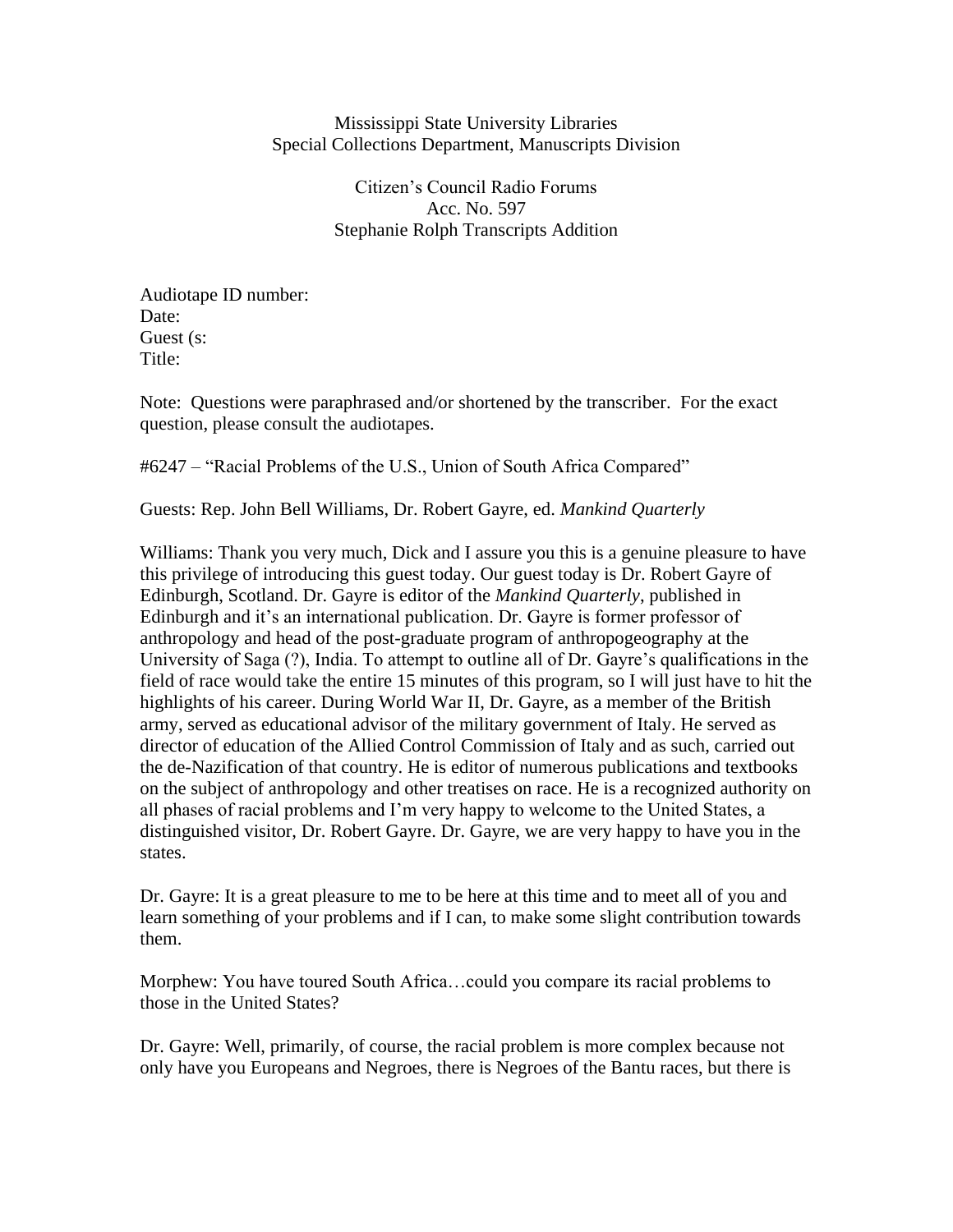also bushmen and Hottentots and then there are Indians and Pakistanis and in addition to that, the cape colored who are of Malayan and Indonesian origin and crossed with white.

Williams: Dr. Gayre, I believe you have traveled all over Africa, haven't you?

Gayre: Well, in many parts of it.

Williams: And you are well-acquainted, as I understand it, with conditions as they exist particularly in South Africa.

Gayre: Yes, that is so.

Morphew: How is SA seeking to solve its racial problem?

Gayre: South Africa, of course, has had until recently the multi-racial society which inevitably, in my opinion, leads to a caste system and that of course means some form of color bar, but the problem today is being tackled from a different angle of separate development, so that the government is creating areas which it is designating as homelands for the Bantu and no white man or company is allowed to have property, lands or factories in these areas, and the tribes are being encouraged to have their own selfgovernment and build up their own communities and retain their people on the land. And in order to do this and to cope with, at the same time, the big explosion of population on the part of the Bantu, they're carrying out vast irrigation schemes for example in the northern (???) and this, it is hoped, will provide the Bantu with the means of subsistence which they have not got today because of the very rapid increase of population on the part of the natives of SA, apart from the fact that this problem has been made worse by the immigration of thousands of Negroes from other parts of Africa who come in as illegal immigrants in order to enjoy the high standard of living and facilities which are to be obtained in SA.

Morphew: How does that system compare with that in India?

Gayre: Well, the Indians of course, have a caste system and that caste system arose because of the conquest of India by European peoples, the Hindus, who overran the colored peoples and so, to protect themselves, produced a caste system which is virtually the same as a color bar.

….

Morphew: We here a lot here about how we should adjust our race relations to please world opinion.

Gayre: I don't think that one should set out to please world opinion because world opinion changes every 10 or 20 years, and if you're going to do that and not be guided by long-term objectives then you're simply going to be like a weather cock and turning around to every change in opinion.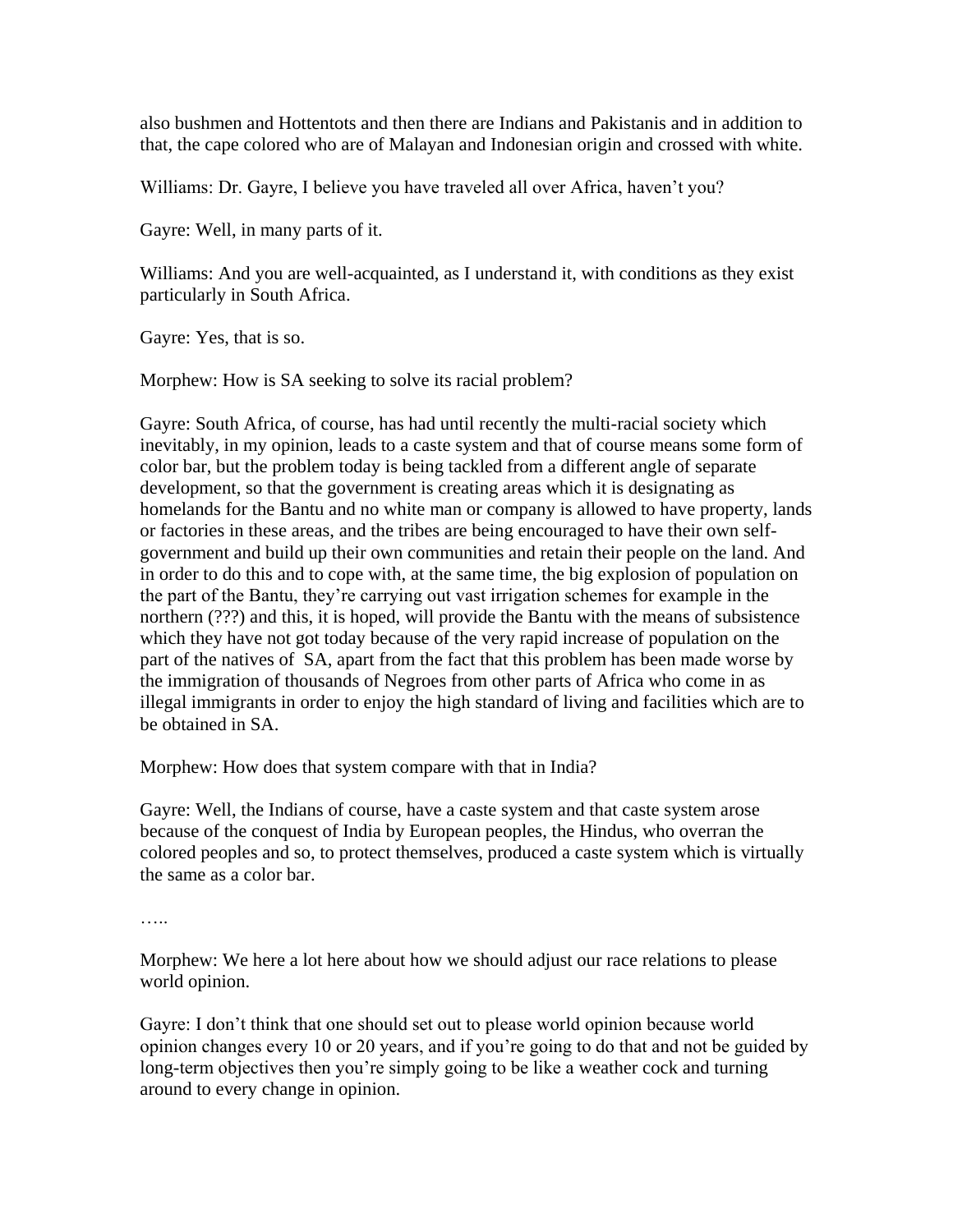Williams: Doctor, may I ask a question at this point? You are familiar with conditions as they exist in SA and as I understand it, you are familiar with the problems that they have in SA. Has the press reported that objectively, the world press?

Gayre: I would say no. Certainly, as far as the English-speaking press is concerned and the press of the most of the northern countries of Europe, I would say the reporting has been definitely partial and it has not given the credit to the SA government for the great efforts it is undoubtedly making for the welfare of the Bantu.

Williams: May I say that that's one of the problems that we've had to cope with in the South is objective reporting of incidents which occur in the South.

Morphew: U.N. sanctions…are South Africans concerned about that?

Gayre: No. I don't think anybody excepting a very small group are at all. Certainly as far as the majority Africanas are concerned and a large proportion of the English-speaking people, they are quite confident with regard to the future of their country. Their country is largely self-supporting, it is growing more self-supporting every day. Their economy is bounding forward. After all, if you're sitting on a heap of gold and diamonds, you can look any economy anywhere in the face.

Morphew: How do you account for the pressure from the "major white countries" of the world for integration?

Gayre: I think it is simply because they are really bankrupt of any policy. They are taking the easiest line of resistance, that is retreating from a difficult and intransigent problem and buying time and support, they hope, from those who are constantly assailing those white areas where there is a color problem.

Morphew: The British have lately been silent on the racial problem despite their previous judgments, is this because the influx of colored migrants to the British Isles.

Gayre: Well, I think that that is having an effect because it is very easy to be liberal and broadminded when you haven't got the problem on your own doorstep. But with race riots which have occurred at Notting Hill Gate in London and in Birmingham and in Coventry in England, it has shown many people that where you get the 2 colors coming together and where there's not adequate preparation and adequate arrangements to prevent difficulties, the difficulties will arise.

Morphew: Is the British govt. currently considering limiting colored migration?

Gayre: Yes. The colored migration, immigration is definitely limited.

Morphew: As editor of MQ, an international journal about race, does the bulk of the scientific field changing to not favor the mixing of the races?